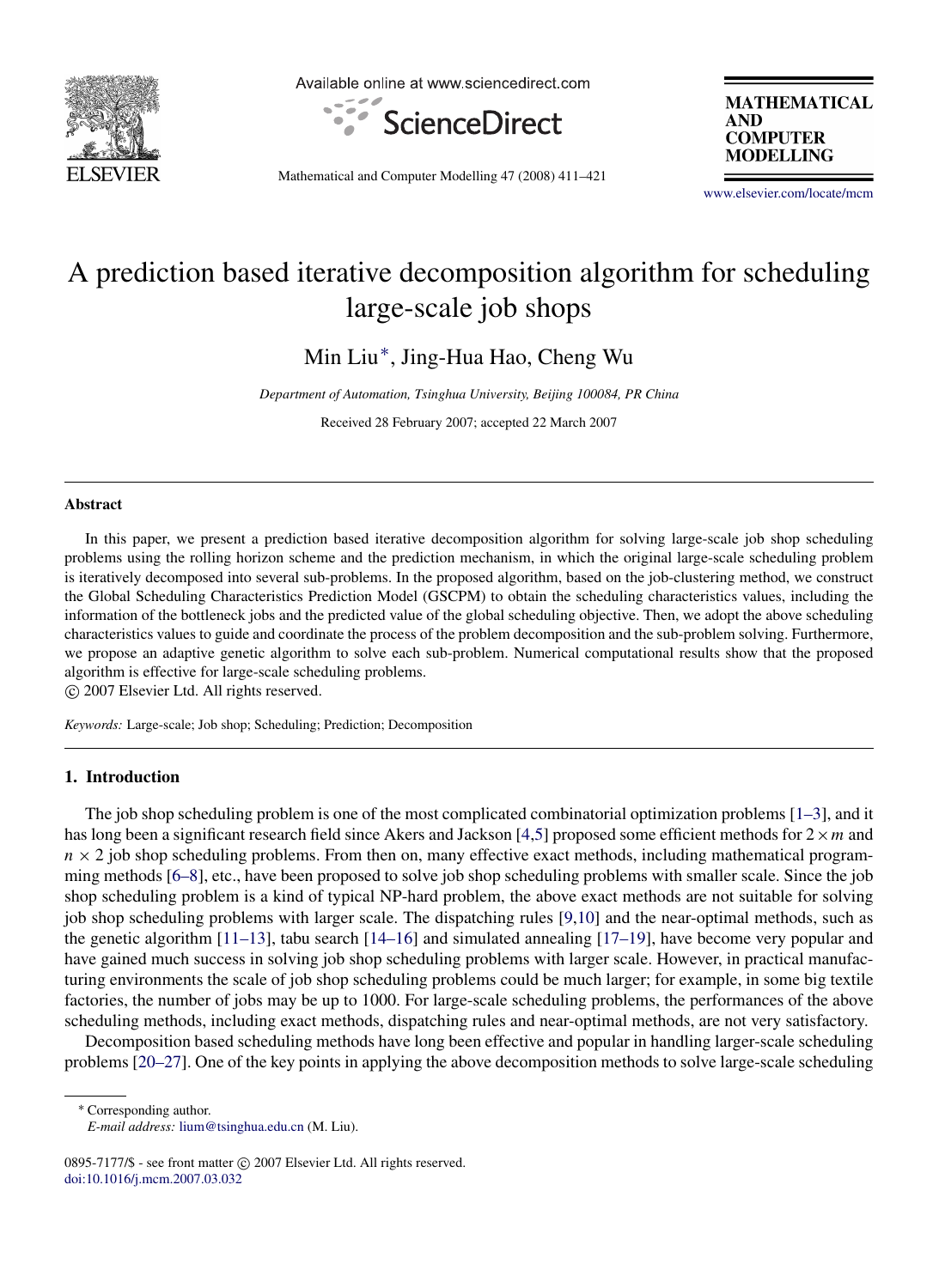problems is how to evaluate globally a given schedule of each sub-problem. Traditional decomposition based methods in the literature, such as shifting bottleneck procedures [\[21\]](#page--1-10), rolling horizon based methods [\[27\]](#page--1-11) and graph decomposition based methods [\[24\]](#page--1-12), evaluate a given schedule of the sub-problem using either some local scheduling indices or the lower/upper bound of the global scheduling objective. However, for large-scale job shop scheduling problems, the performance of decomposition algorithms based on the above two evaluation methods is usually not satisfactory because the local scheduling indices or the bounds of the global scheduling objective cannot reflect the global characteristics effectively in most cases.

In this paper, aiming at solving large-scale job shop scheduling problems with the objective of minimizing the total tardiness, we propose a prediction based iterative decomposition algorithm (PIDA). In the PIDA, the original scheduling problem is iteratively decomposed into several sub-problems, each of which corresponds to a time window respectively, and each sub-problem is iteratively defined and solved with the rolling horizon scheme and the prediction mechanism. In the course of defining and solving each sub-problem, we first construct the Global Scheduling Characteristics Prediction Model (GSCPM) to obtain the scheduling characteristics values for guiding and coordinating the process of the problem decomposition and the sub-problem solving in order that the global scheduling performance can be improved. Then, an adaptive genetic algorithm based on the GSCPM is proposed to solve the current sub-problem, and the partial scheduling policy corresponding to the current sub-problem solved is fixed. After that, the next sub-problem will be defined and solved according to the above procedure until all the subproblems are solved. Finally, an overall schedule which is composed of all the fixed partial scheduling policies of the sub-problems can be obtained.

The main difference between traditional rolling horizon based decomposition algorithms (take the RHA (Rolling Horizon Algorithm) proposed by Marcos Singer [\[27\]](#page--1-11) as an example) and the proposed PIDA can be illustrated in three aspects: (1) in the RHA, all the sub-problems have been defined before the first sub-problem is solved, while in the PIDA, we define the current sub-problem only after the former sub-problem is already solved; (2) in the RHA, the schedule of each sub-problem is evaluated by a lower bound of the global scheduling objective value, while in the PIDA, we evaluate the schedule of each sub-problem by the predicted value of the global scheduling objective; (3) in the RHA, each sub-problem is solved by a modified shifting bottleneck heuristic, which has an exponential computational complexity, while in the PIDA, we solve each sub-problem with an adaptive genetic algorithm based on the GSCPM.

Numerical computational results on large-scale job shop scheduling problem instances up to 1000 jobs and 20 machines indicate that the PIDA is effective and outperforms the RHA and some efficient dispatching rules (EDD/SLK/MDD). Also, the results of this paper are promising for large-scale job shop scheduling problems with due-date-related objectives in practical manufacturing environments.

This paper is organized as follows. Problem formulation is given in Section [2.](#page-1-0) Section [3](#page--1-13) describes the detailed PIDA. Numerical computations are made in Section [4.](#page--1-14) Finally, conclusions are drawn in Section [5.](#page--1-15)

### <span id="page-1-0"></span>2. Problem formulation

The discussed job shop scheduling problem is a typical resource optimization problem with the following assumptions under a multistage manufacturing environment. There is no machine breakdown and no preemption of a processing unit. All jobs are released at zero time and each job has its own due date. The transportation time of jobs between different machines and the setup time of jobs are neglected. Each machine can process only one job at a time and each job can be processed by only one machine at a time.

Based on the above assumptions, the job shop scheduling problem discussed in this paper can be formulated in detail as follows. The number of jobs is *n* and the number of machines is *m*. Job  $J_i$  ( $i = 1, 2, \ldots, n$ ) has its own due date  $d_i$ . Job  $J_i$   $(i = 1, 2, ..., n)$  consisting of m operations  $O_{i,1}, O_{i,2}, ..., O_{i,k}, ..., O_{i,m}$  must be processed on all the *m* machines in a predetermined order, where operation  $O_{i,k}$  is to be processed on machine  $M_k$  and its processing time is  $p_{i,k}$ . Let  $C_i$  be the completion time of job  $J_i$ , the tardy time of job  $J_i$  can be defined as  $T_i = \max(C_i - d_i, 0)$ . The scheduling objective considered in this paper is to determine the processing sequence of operations on each machine such that the total tardiness  $(\sum_{i=1}^{n} T_i)$  is minimized without violating the precedence and capacity constraints:

$$
\min \sum_{i=1}^{n} T_i = \min \sum_{i=1}^{n} \max (C_i - d_i, 0).
$$